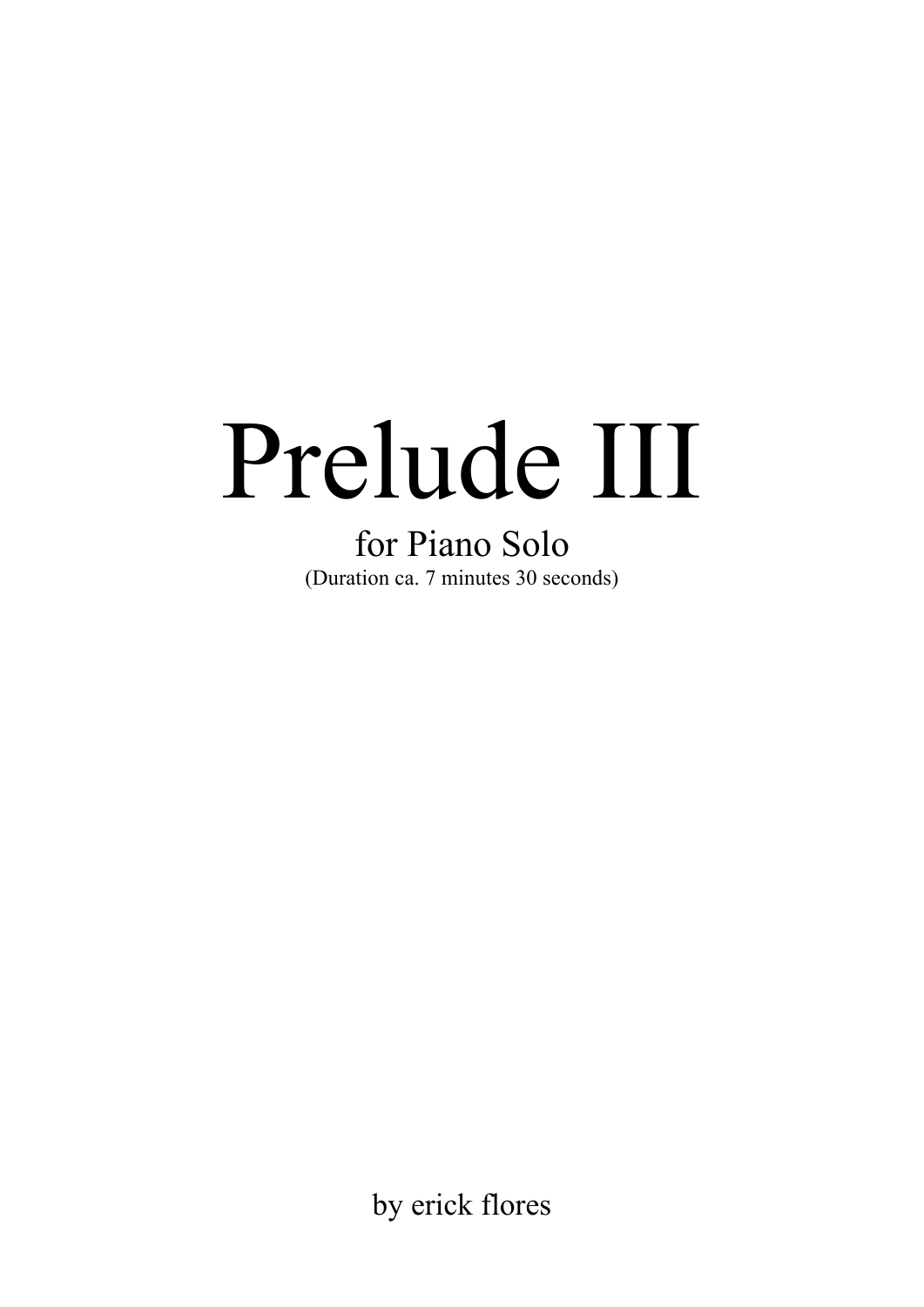







Copyright © January 2008 by erick flores. All Rights Reserved.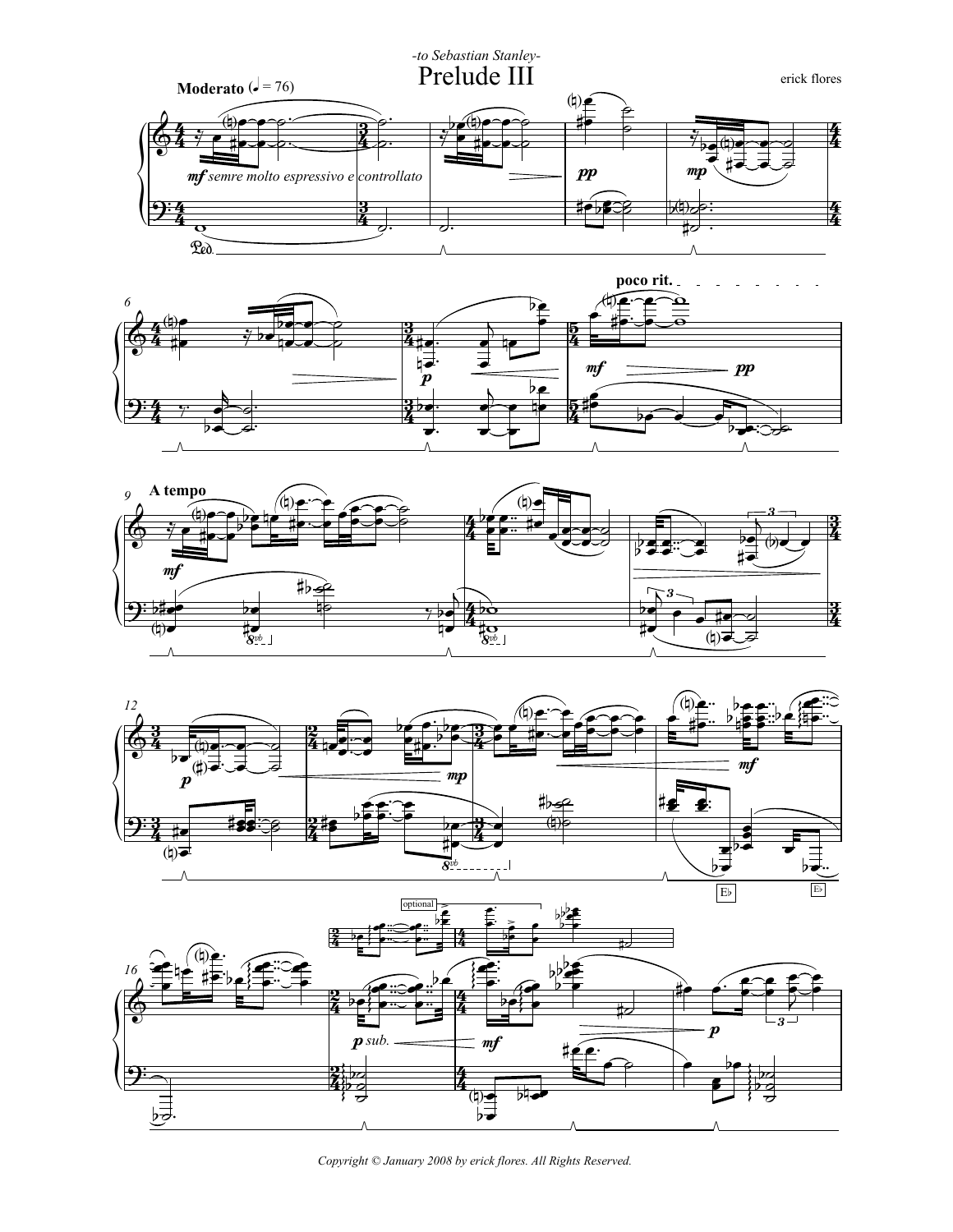